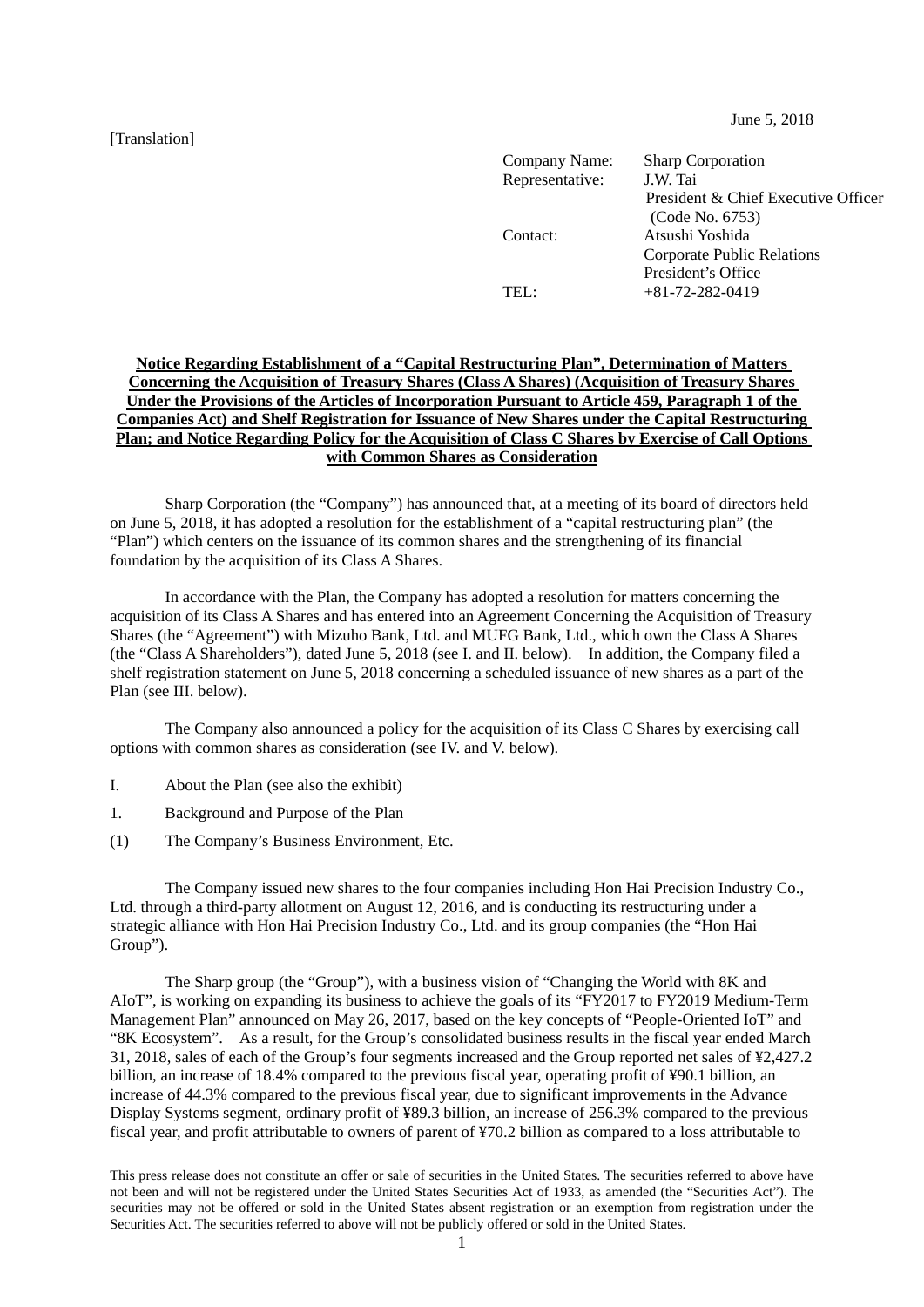owners of parent of ¥24.8 billion for the previous fiscal year. The Group's business has turned towards a path of growth.

 Although the Company had not declared any dividend since the year-end dividend in the fiscal year ended March 31, 2012, because it was striving to turn its business around pursuant to the medium-term plan and, as a result, recorded net profit, the Company declared a dividend for the first time in six years, the record date of which was March 31, 2018, after considering comprehensively its business and financial condition and its future business development (please refer to the Japanese press release dated April 26, 2018 entitled "Notice regarding dividend of surplus").

#### (2) Necessity of Acquisition of Class A Shares and Issuance of the Company's Common Shares

 In light of the business environment mentioned above, considering the following features of the Class A Shares issued on June 30, 2015 (for details of the features of the Class A Shares, please refer to the press release dated May 14, 2015, "Notice regarding the issuance of Class Shares by third party allotment, revision of a part of articles of incorporation, decreases in capital and capital reserve, and appropriation of surplus"), the Company has concluded that it is desirable to redeem all Class A Shares at an early date.

 Namely, the annual dividend rate of Class A Shares is calculated as Japanese Yen TIBOR (six months) plus 2.5%, and the Company acknowledges that this is a high level in light of the current financial condition of the Group. In addition, there is a put option for the Class A Shares, which can be exercised on or after July 1, 2019, with common shares as consideration. Dilution that is not intended by the Company could possibly occur due to such exercise, and concerns for such dilution could possibly be a factor that will negatively impact the Company's share price. Further, there is a put option for the Class A Shares, which can be exercised on or after July 1, 2021, with cash as consideration, and the exercise of such put option could result in a large amount of cash being expended at a time that is not chosen by the Company. The Company assumes that this would lead to a situation where it could be required to curb investments to prepare for the burden of the cash expenditure, and this may greatly hinder the Company's financial strategies. The Company acknowledges that a reduction of this burden by redeeming the Class A Shares and the "improvement of the quality of the capital" stand as challenges, as flexible growth investment is critical to achieve the Company's business vision of "Changing the World with 8K and AIoT" and continue declaring a dividend on its common shares.

 Therefore, the Company has concluded that it is desirable and reasonable, from the viewpoint of improving the Company's corporate value and shareholder value, to implement an issuance of common shares (the "Capital Increase") and acquire the Class A Shares at an early date with the proceeds from the issuance, instead of continuing to pay dividends on the Class A Shares and gradually repurchasing Class A Shares with the profits generated by the Company.

 Based on the above conclusion, the Company, as a result of consultation with the Class A Shareholders, has reached an agreement to acquire the Class A Shares at a price lower than the consideration stipulated in the Company's articles of incorporation (the amount obtained by multiplying the amount equivalent to the payment per Class A Share by 110%, and the amount equivalent to the accumulated unpaid dividends, etc.), namely, the price obtained by deducting the paid dividends from the amount equivalent to the issue price. The Company has drawn up the Plan based on the fact that this will enable a reduction of the burden of preferred dividends and the redemption of cash to the Class A Shareholders in the future.

- 2. Outline and Schedule of the Plan
- (1) Acquisition of Class A Shares

 The Company plans to acquire all Class A Shares (200,000 shares) by way of acquisition of Treasury Shares pursuant to the Companies Act pursuant to the terms described in II. below ("Acquisition

This press release does not constitute an offer or sale of securities in the United States. The securities referred to above have not been and will not be registered under the United States Securities Act of 1933, as amended (the "Securities Act"). The securities may not be offered or sold in the United States absent registration or an exemption from registration under the Securities Act. The securities referred to above will not be publicly offered or sold in the United States.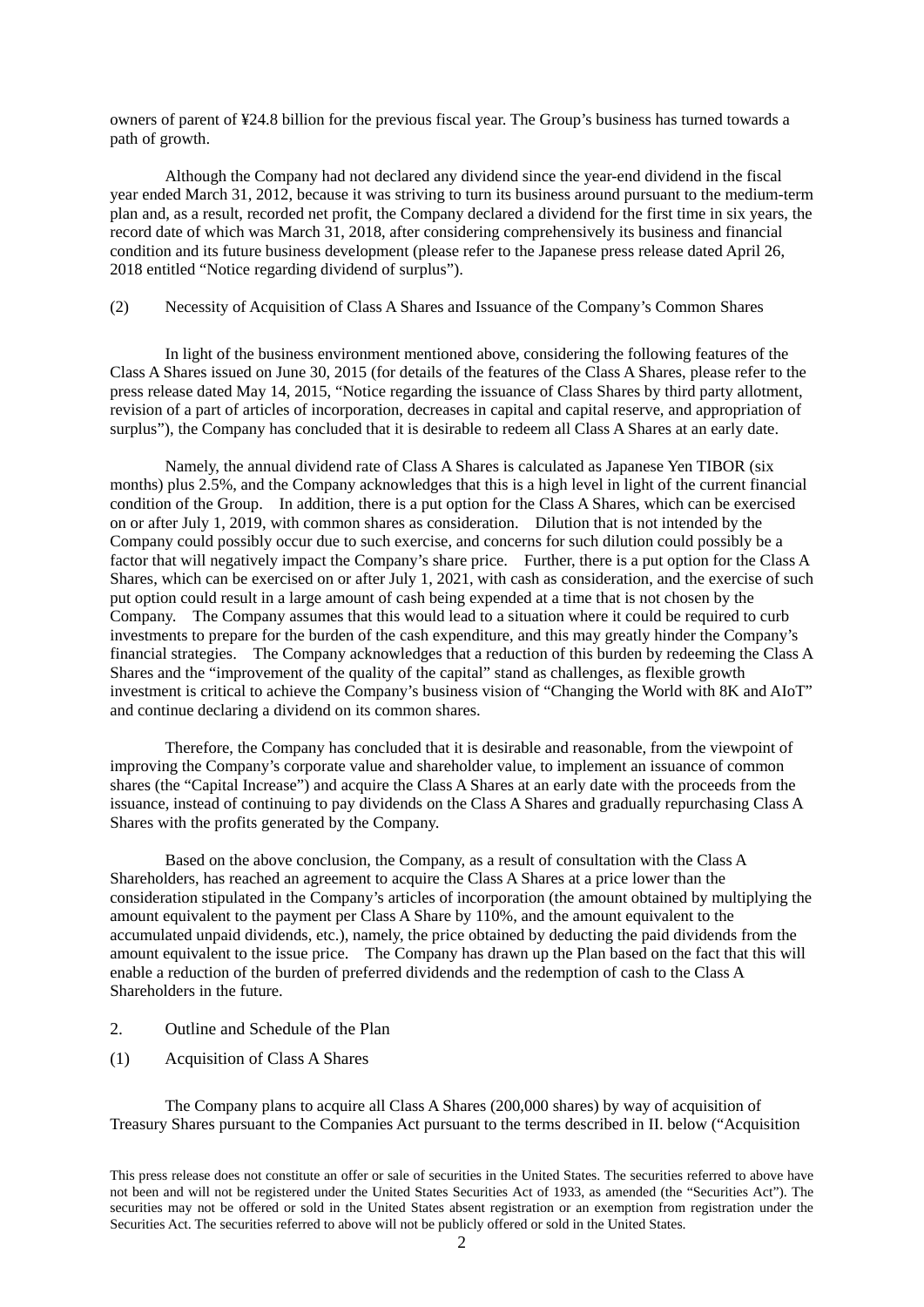of Treasury Shares"), subject to the effectiveness of the Capital Increase as described in (2) below, and has entered into the Agreement with the Class A Shareholders today.

 As a result, put options for Class A Shares with common shares as consideration will not be exercised by the Class A Shareholders, and all of the Class A Shares issued on June 30, 2015 by the Company will be acquired by the Company with cash as the final consideration, without being converted into common shares.

The Company intends to cancel the Class A Shares as soon as it acquires them.

(2) Implementation of the Capital Increase

 The Company has filed today a shelf registration statement for the issuance of new shares with a scheduled issue amount of not more than 200 billion yen. It intends to effect the Capital Increase during the period starting on the scheduled effective date of the shelf registration and ending on the day that is one year from such scheduled effective date (from June 13, 2018 to June 12, 2019). The Company is currently considering the manner of offering for the Capital Increase, including the possibility of a public offering (including an offering to be made outside of Japan). When the Capital Increase is implemented, the Company intends to appropriate some of the proceeds from the Capital Increase as funds for the acquisition of the Class A Shares and the rest as funds for capital investment and research and development, etc. However, the specific details of the Capital Increase, including the timing, the manner of offering, the issuance conditions and total issue amount, have not yet been determined. The Company will determine these matters comprehensively, taking market trends, etc. into consideration, and disclose them as soon as possible once the Company determines them.

| Timing (to be fixed)                 | <b>Procedures</b>                                                  |
|--------------------------------------|--------------------------------------------------------------------|
| June 5, 2018                         | - Resolution by the Company's Board of Directors concerning        |
|                                      | the Plan and the Acquisition of Treasury Shares based on the       |
|                                      | Plan                                                               |
|                                      | - Submission of a shelf registration statement for the issuance of |
|                                      | new shares                                                         |
| June 13, 2018                        | - Effective date of shelf registration                             |
| From the scheduled effective date    | - Resolution by the Company's Board of Directors concerning        |
| of the shelf registration to the day | the Capital Increase                                               |
| that is one year from such           | - Payment concerning the Capital Increase                          |
| scheduled effective date (from       | - Implementation of the Acquisition of Treasury Shares             |
| June 13, 2018 to June 12, 2019)      |                                                                    |

(3) Schedule (to be fixed)

- II. Determination of Matters Concerning Acquisition of Treasury Shares (Class A Shares) (Acquisition of Treasury Shares Under the Provisions of the Articles of Incorporation Pursuant to Article 459, Paragraph 1 of the Companies Act)
- 1. Background of Acquisition of Treasury Shares (Class A Shares)

The Company intends to acquire the Class A Shares under the provisions of its articles of incorporation pursuant to Article 459, Paragraph 1 of the Companies Act for purposes such as the reduction of the burden of preferred dividends and cash consideration to the Class A Shareholders in the future, as described in I. 1. (2) above.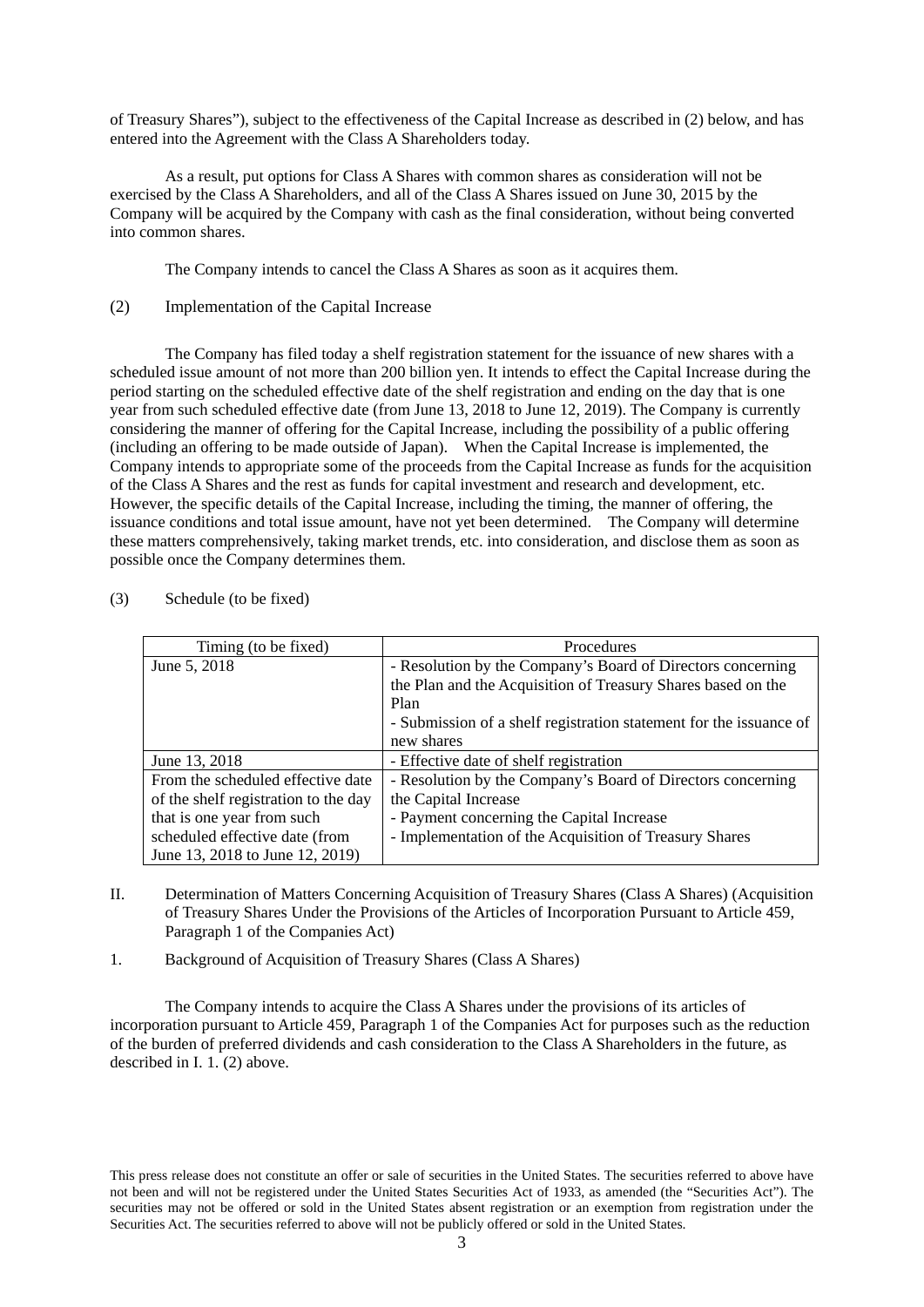- 2. Details of Matters Concerning Acquisition
- (1) Class of Shares to Be Acquired

Class A Shares

(2) Total Number of Shares to Be Acquired

200,000 shares

(3) Acquisition Price per Share

925,083.50 yen per share

- (Note) The Company has obtained from a third-party valuation firm, Nomura Securities Co., Ltd., a report in which the value of the Class A Shares is calculated (the "Valuation Report"). The Company and the Class A Shareholders have negotiated and determined the acquisition price per Class A Share by comprehensively taking the results of the calculation in the Valuation Report, etc. into consideration.
- (4) Total Amount of the Acquisition Price of Shares

185,016,700,000 yen

(5) Period During Which the Shares May Be Acquired

From June 13, 2018 to June 12, 2019; however, the date of acquisition shall be the day that is two business days after the payment date of the Capital Increase (or a date which is agreed in writing between the Company and the Class A Shareholders).

(6) Main Conditions for Acquisition

The Capital Increase has been effective.

(Reference) The condition of Treasury Shares held as of June 5, 2018 (Class A Shares)

| Total number of issued shares (excluding 200,000 shares |      |
|---------------------------------------------------------|------|
| <b>Treasury Shares</b> )                                |      |
| Number of Treasury Shares                               | None |

III. Shelf Registration for Issuance of New Shares

 The Company has filed today a shelf registration statement for an issuance of new shares that is planned as a part of the Plan, as set forth below. The scheduled issue amount is the issue amount that is scheduled if a public offering (including an offering to be made outside of Japan) would be made in the Capital Increase.

| 1. Class of Offered Securities | Common shares of the Company                                           |
|--------------------------------|------------------------------------------------------------------------|
| 2. Scheduled Issue Period      | From the scheduled effective date of the shelf registration to the day |
|                                | that is one year from such scheduled effective date (from June 13,     |
|                                | 2018 until June 12, 2019)                                              |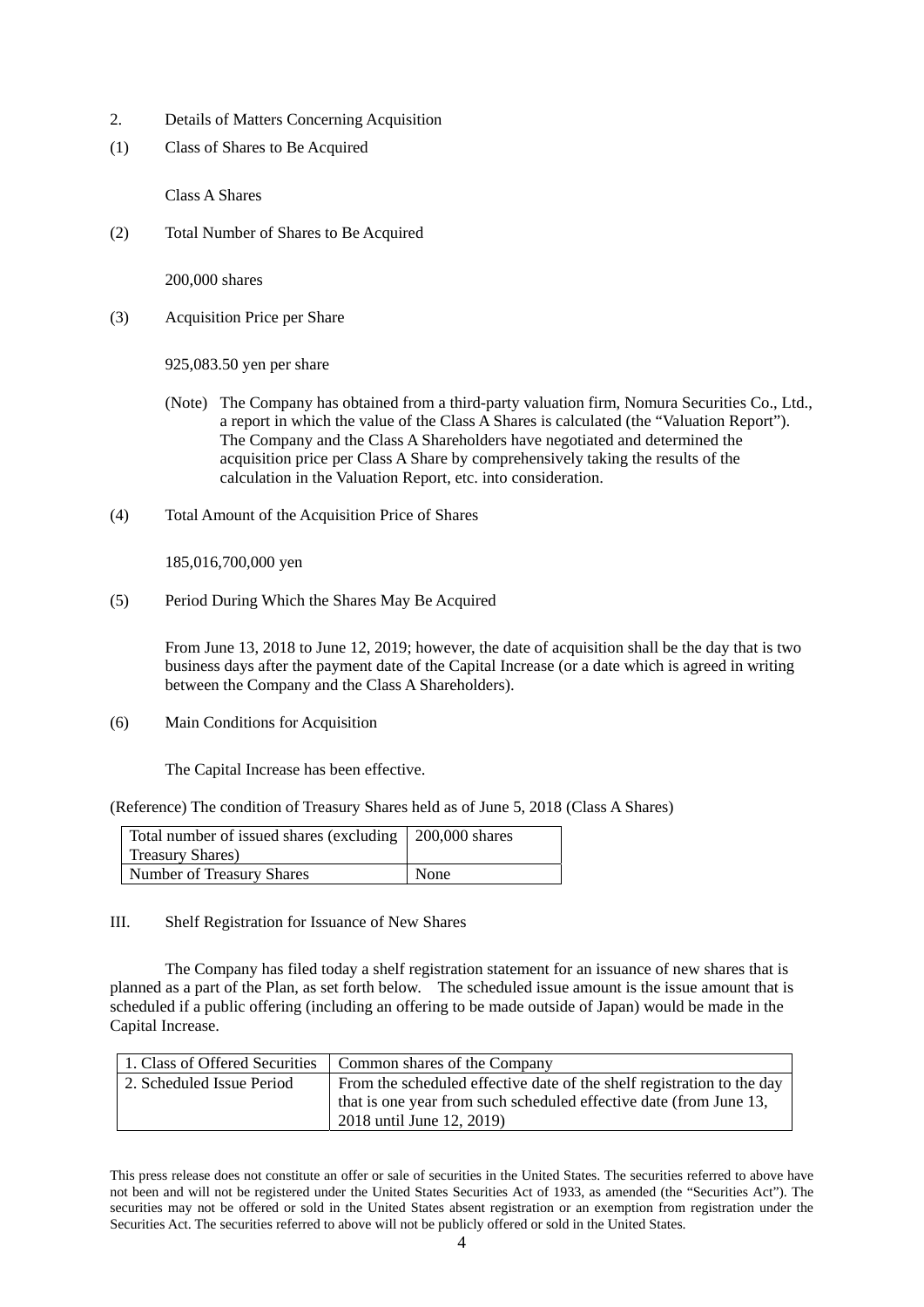| 3. Scheduled Issue Amount | A maximum amount of 200 billion yen                                |
|---------------------------|--------------------------------------------------------------------|
| 4. Offering Method        | To be determined                                                   |
| 5. Use of Proceeds        | For the acquisition of the Class A Shares and the rest for capital |
|                           | investment and research and development, etc.                      |
| 6. Underwriters           | To be determined                                                   |

#### IV. Policy of Acquisition of Class C Shares by Exercising the Call Option with Common Shares as Consideration

 The Company has issued Class C Shares in addition to Class A Shares, and all of the issued Class C Shares are held by ES Platform LP ("ES"), a limited liability company composed of executives and employees of the Hon Hai Group.

 However, in order for ES to implement an incentive program within ES for Hon Hai Group executives and employees, ES has requested that the Company exercise a call option, the consideration for which is common shares, for approximately 30% of the Class C Shares currently held by ES, and issue common shares in exchange for such Class C Shares (the "Acquisition").

 The Company believes that giving Hon Hai Group executives and employees incentives tied to the Company's corporate value and improvement of its share value will contribute to the improvement of the Company's operating results and share value, and that in order to ensure the effectiveness thereof, it would be appropriate for the Company to conduct the Acquisition. Thus, the Company is currently inclined to accept the aforementioned request from ES and to effect the Acquisition for approximately 30% of the Class C Shares held by ES at the same time as the resolution by the Company's board of directors concerning the Capital Increase, and the Company is announcing this in advance. The Company will make a separate announcement once the size and timing of the Acquisition have been finalized.

 On the other hand, as of today, it has not been decided whether or not the Acquisition will be conducted for the remaining approximately 70% of Class C Shares, and the Company plans to determine this in the future, taking into account the progress of the aforementioned incentive program and various circumstances, such as market trends.

V. Relationship with Hon Hai Group Following the Capital Increase and Partial Acquisition of Class C Shares

 In the case where the Company implements the Capital Increase, and exercises the call option for a portion of the Class C Shares and issues the Company's common shares to ES in exchange for the acquisition of Class C Shares, although the Hon Hai Group's equity is expected to decrease due to dilution, the Company recognizes that this will not have a significant impact on its strong business relationship with the Hon Hai Group under the share subscription agreement executed with the Hon Hai Group on April 2, 2016. The Company is considering possibilities regarding business collaboration with the Hon Hai Group, which include establishing joint venture companies in various business fields such as automobile and sensor modules. Thus, the Company will continue pursuing business synergies by leveraging the Hon Hai Group's technological capabilities, productivity, and cost competitiveness, growing and developing by maintaining close cooperation, and attempting to enhance its results.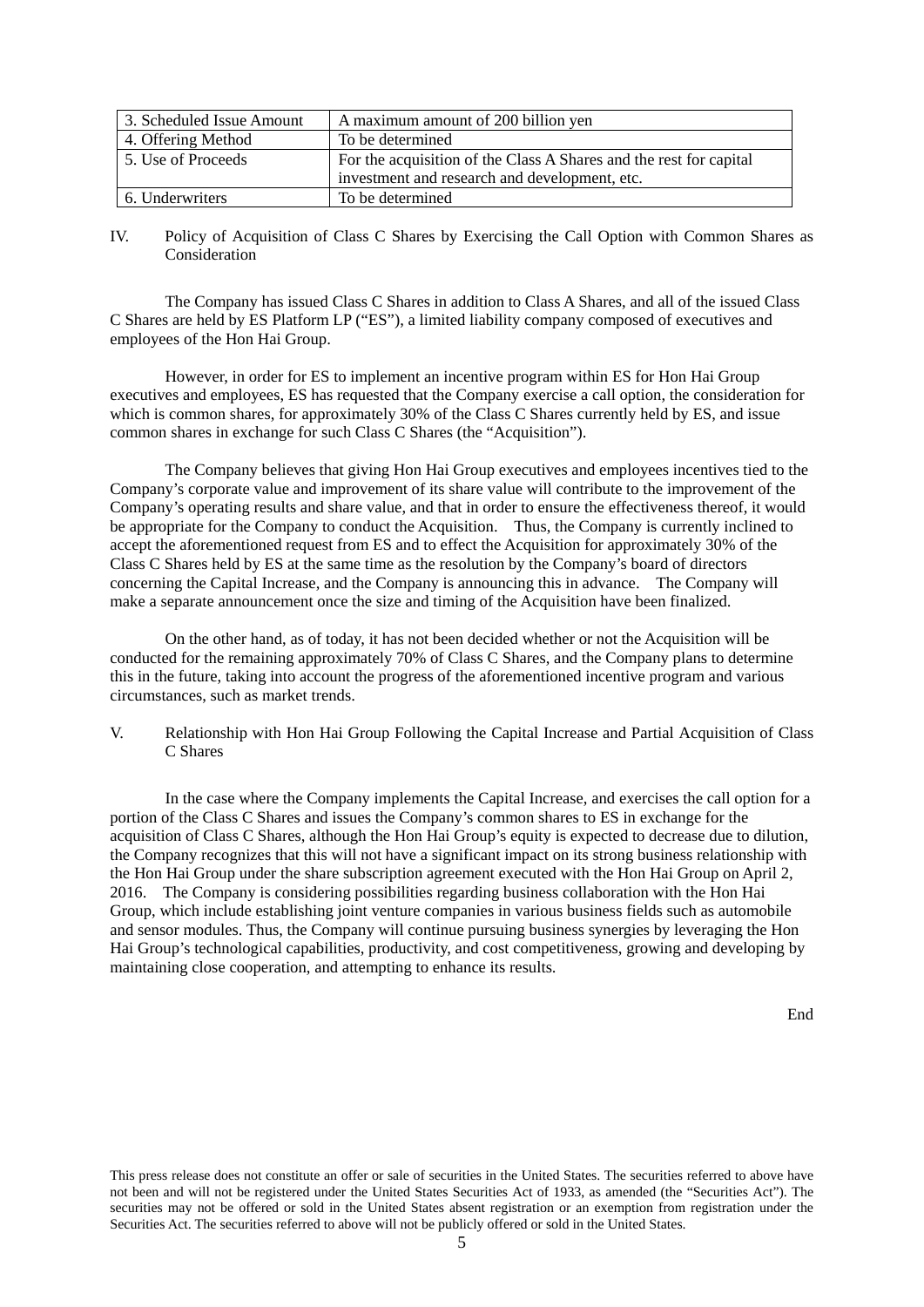

# **Capital Restructuring Plan**

**June 5, 2018**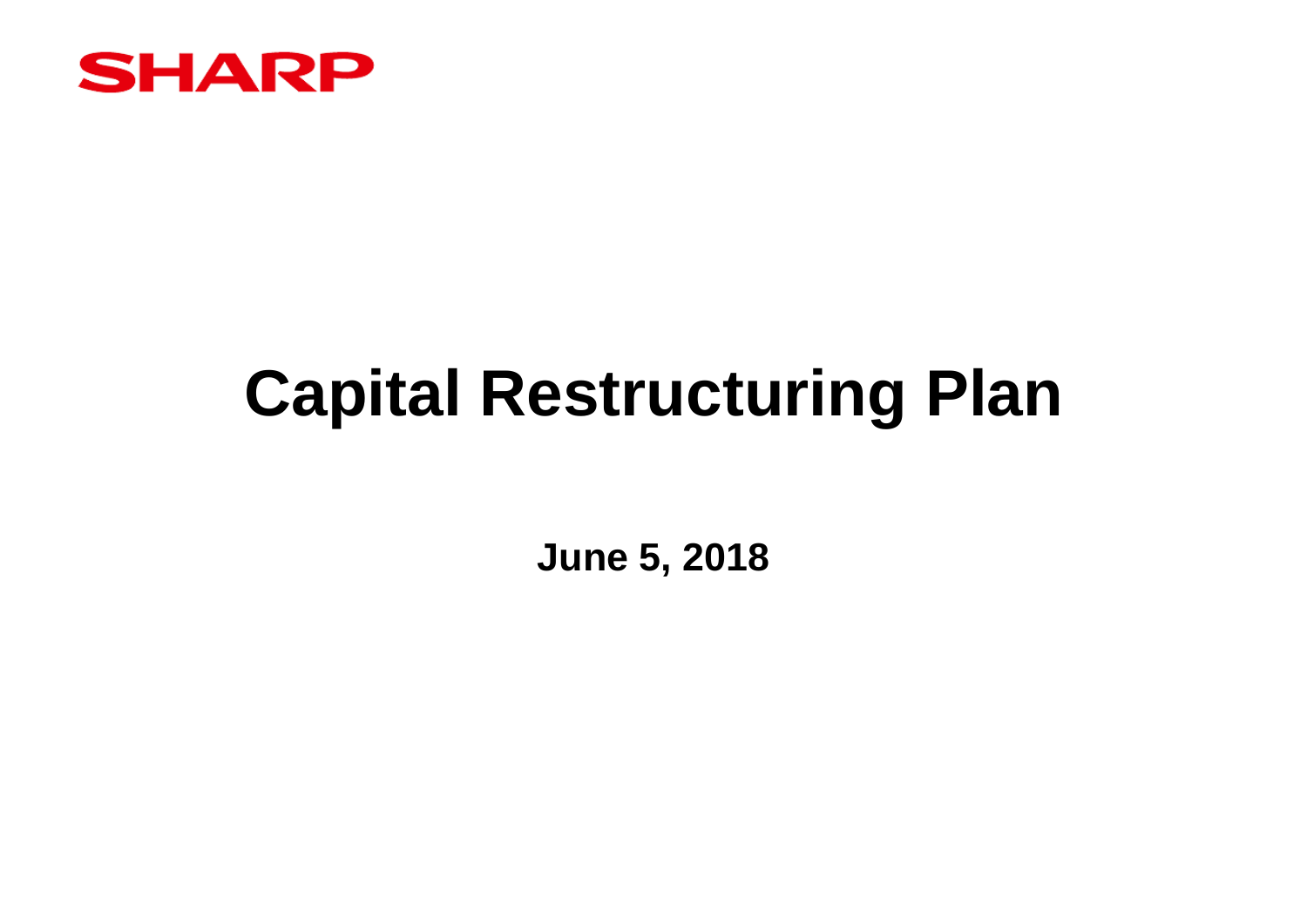## Overview of the Capital Restructuring Plan

"Transformation" from Structural Reform to Business Expansion Build a financial foundation to support flexible growth investment for sustained earnings growth

**Overview of the Plan**

- **1. Acquisition of Class A shares (Agreement with the Class A shareholders)**  ※**1**
- **2. Proceeds from the issuance of new shares is applied to the acquisition of the Class A shares, capital investment and R&D etc.**

#### **Change of Consolidated Net Assets**



### **March 2018 Capital Restructuring Plan After executing the Plan**

※1 We plan to acquire the Class A shares by using our cash-on-hand if the proceeds from the issuance of new shares is smaller than the acquisition value of the Class A shares.

### SHARP

※2 The amount of new shares to be issued is the maximum expected issue amount described in the shelf registration statement.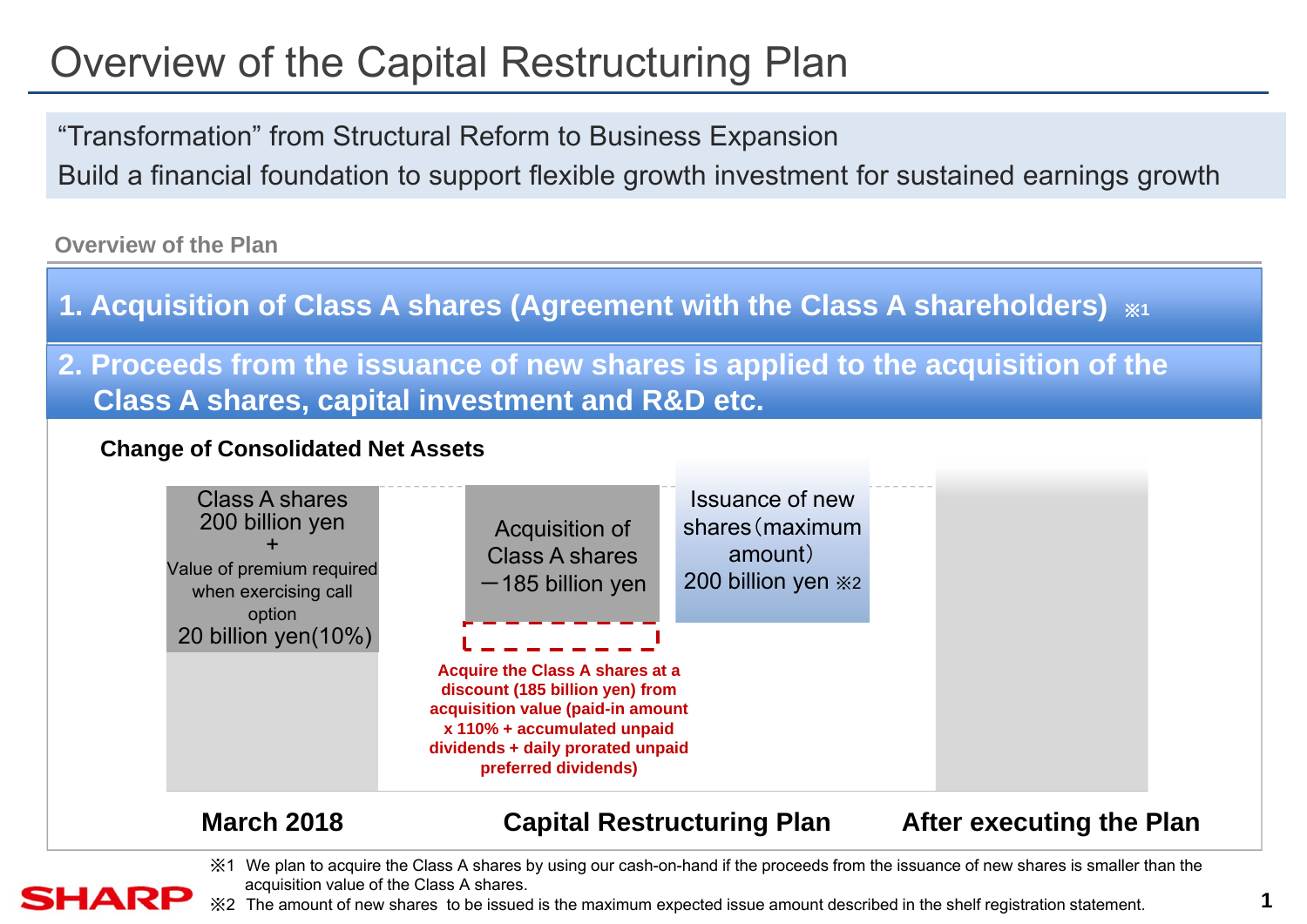## Background and Purpose of the Capital Restructuring Plan

**Background of the establishment of the Plan**

**"Transformation" from Structural Reform to Business Expansion**

**Stronger financial foundation required to support growth investment to expand our business further**

**The outstanding Class A shares greatly obstruct our financial strategies**

(1) Acquisition of the Class A shares (Agreement with Class A shareholders) ※

(2) Proceeds from the issuance of new shares is applied to the acquisition of the Class A shares, capital investment and R&D etc.

**Purpose of the Plan**

| <b>Strengthen the</b><br>financial foundation<br>by replacing Class<br><b>A shares</b>                                                                                             | Limit the impact on distributable amount by eliminating the high preferred dividend and<br>acquiring the shares at a discount from the value stipulated in Sharp's Articles of Incorporation<br>Enable flexible growth investment by strengthening Sharp's financial foundation through<br>"improvement of the quality of the capital"<br>■ Over the mid-to-long term, Sharp aims to regain investment grade status to support<br>diversification of its financing methods |  |  |  |  |
|------------------------------------------------------------------------------------------------------------------------------------------------------------------------------------|----------------------------------------------------------------------------------------------------------------------------------------------------------------------------------------------------------------------------------------------------------------------------------------------------------------------------------------------------------------------------------------------------------------------------------------------------------------------------|--|--|--|--|
| <b>Dispel uncertainty</b><br>regarding Class A<br><b>shares</b>                                                                                                                    | Eliminate the risk of unintended dilution resulting from exercise of the put option of the Class A<br>shares with common shares as the consideration<br>Eliminate the risk of unpredictable cash expenditures as a result of exercise of the put option of<br>the Class A shares for cash consideration                                                                                                                                                                    |  |  |  |  |
| <b>Continue the</b><br>dividend                                                                                                                                                    | In FY2017, Sharp declared a dividend payment for the first time in six years due to profit<br>generation<br>Sharp needs a stronger financial foundation to ensure continuation of the dividend payment                                                                                                                                                                                                                                                                     |  |  |  |  |
| We plan to acquire the Class A shares by using our cash-on-hand if the proceeds from the issuance of new shares is smaller than<br>HARP<br>the acquisition value of Class A shares |                                                                                                                                                                                                                                                                                                                                                                                                                                                                            |  |  |  |  |

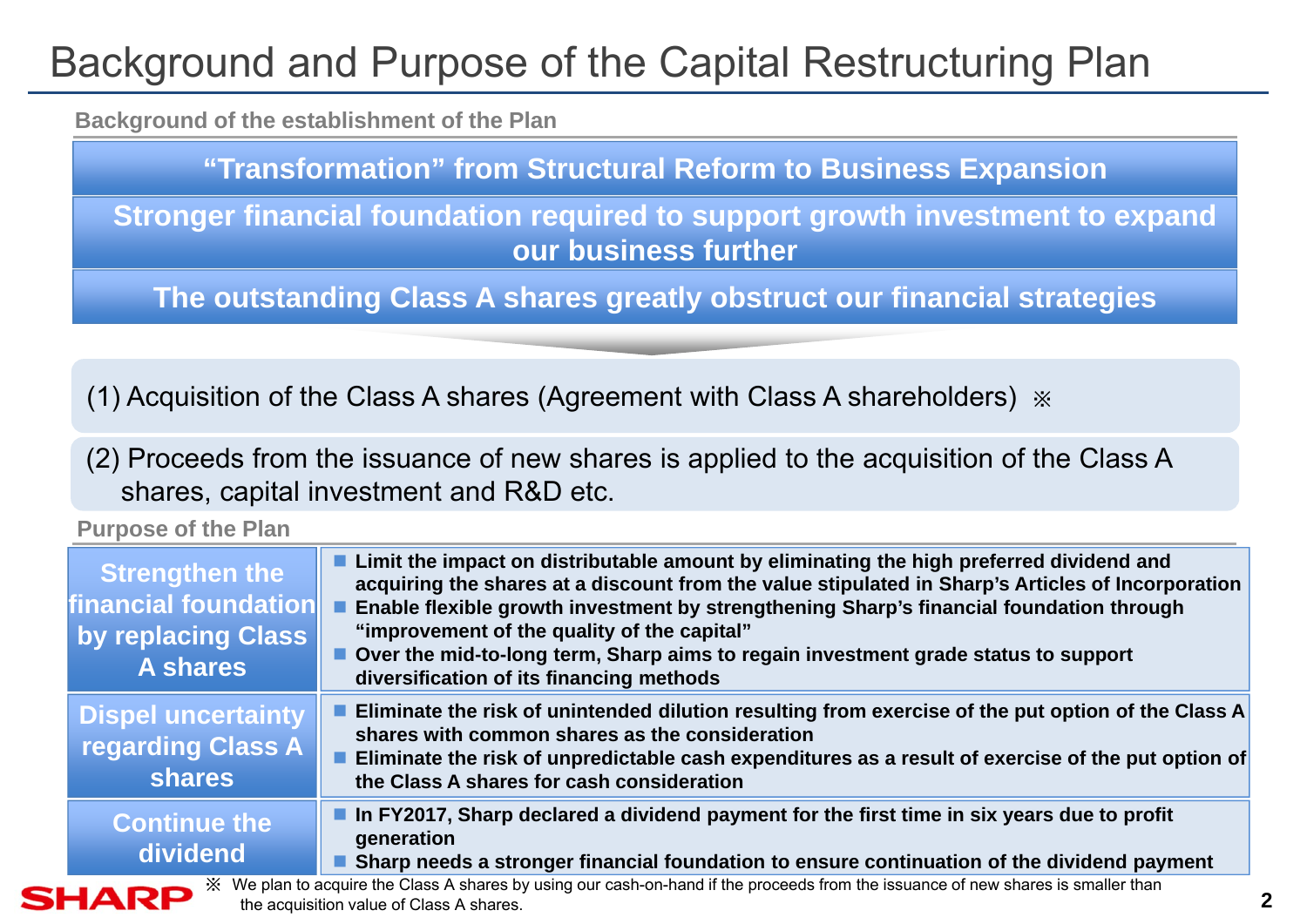## Purpose (1) Strengthen the Financial Foundation by Replacing Class A Shares

Avoid a reduction of capital by financing the acquisition of Class A shares through the issuance of new shares

**Change of consolidated net assets** 

**SHARP** 



※ The amount of new shares to be issued is the maximum expected issue amount described in the shelf registration statement. We plan to acquire the Class A shares by using our cash-on-hand if the proceeds from the issuance of new shares is smaller than the acquisition value of Class A shares.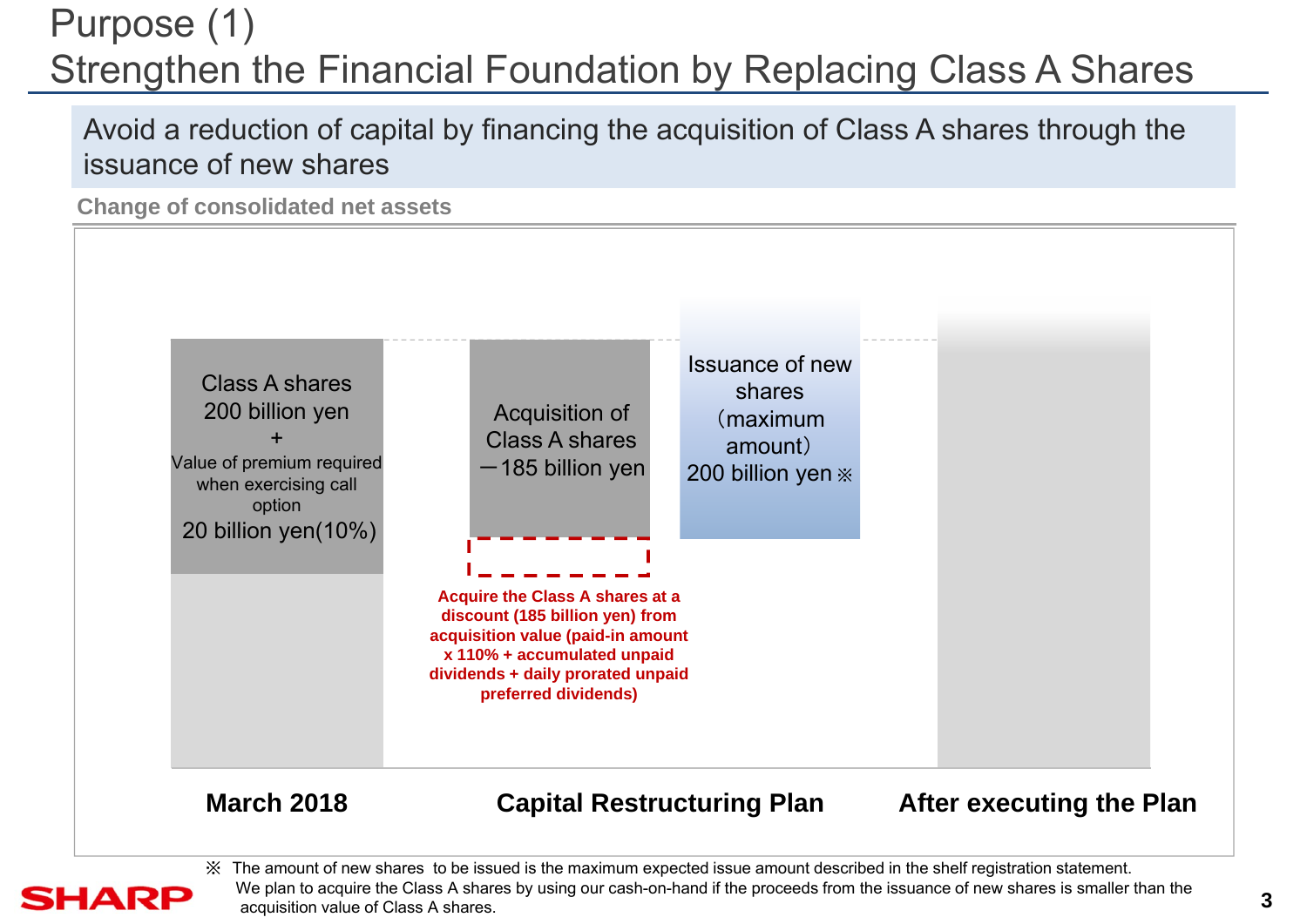## Purpose (2) Dispel Uncertainty regarding Class A Shares



※2 Maximum number of shares issued in case of exercising the put option is calculated based on the minimum convertible price (915 yen), but actually depends on the provision of the put option.



※3 Total number of shares issued in case of executing the Capital Restructuring Plan will be determined by comprehensively considering stock market trends.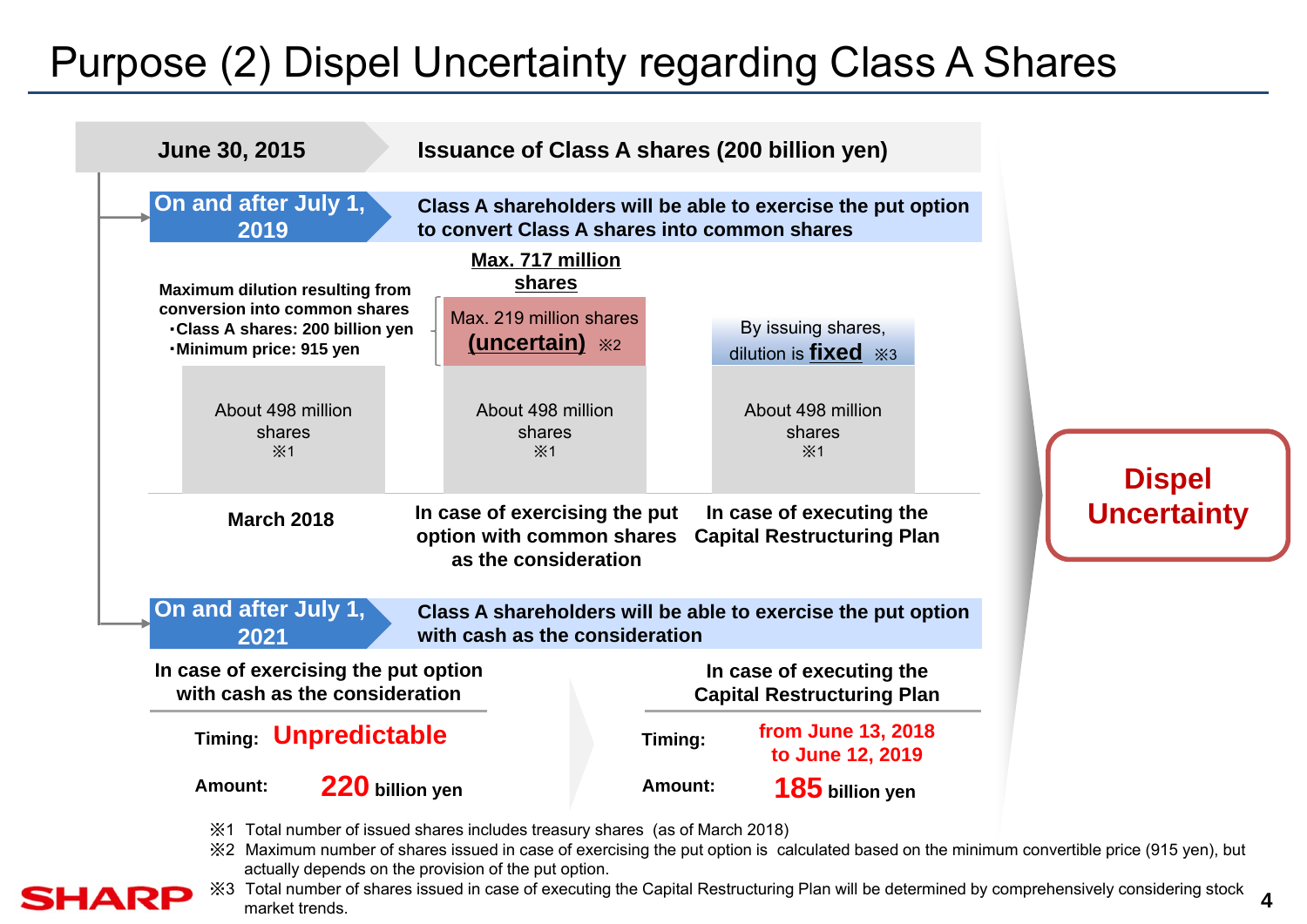#### **Schedule**

| Timing (to be fixed)                                                                                                                                                               | <b>Procedures</b>                                                                                                                                                                                      |
|------------------------------------------------------------------------------------------------------------------------------------------------------------------------------------|--------------------------------------------------------------------------------------------------------------------------------------------------------------------------------------------------------|
| June 5, 2018                                                                                                                                                                       | Resolution by Sharp's Board of Directors concerning the Plan and the Acquisition of<br>Class A Shares based on the Plan<br>Submission of a shelf registration statement for the issuance of new shares |
| June 13, 2018                                                                                                                                                                      | Effective date of shelf registration statement                                                                                                                                                         |
| From the scheduled<br>effective date of the shelf<br>registration to the day that<br>is one year from such<br>scheduled effective date<br>(from June 13, 2018 to<br>June 12, 2019) | . Resolution by Sharp's Board of Directors concerning the Capital Increase<br><b>• Payment concerning the Capital Increase</b><br><b>·Implementation of the Acquisition of Class A Shares</b>          |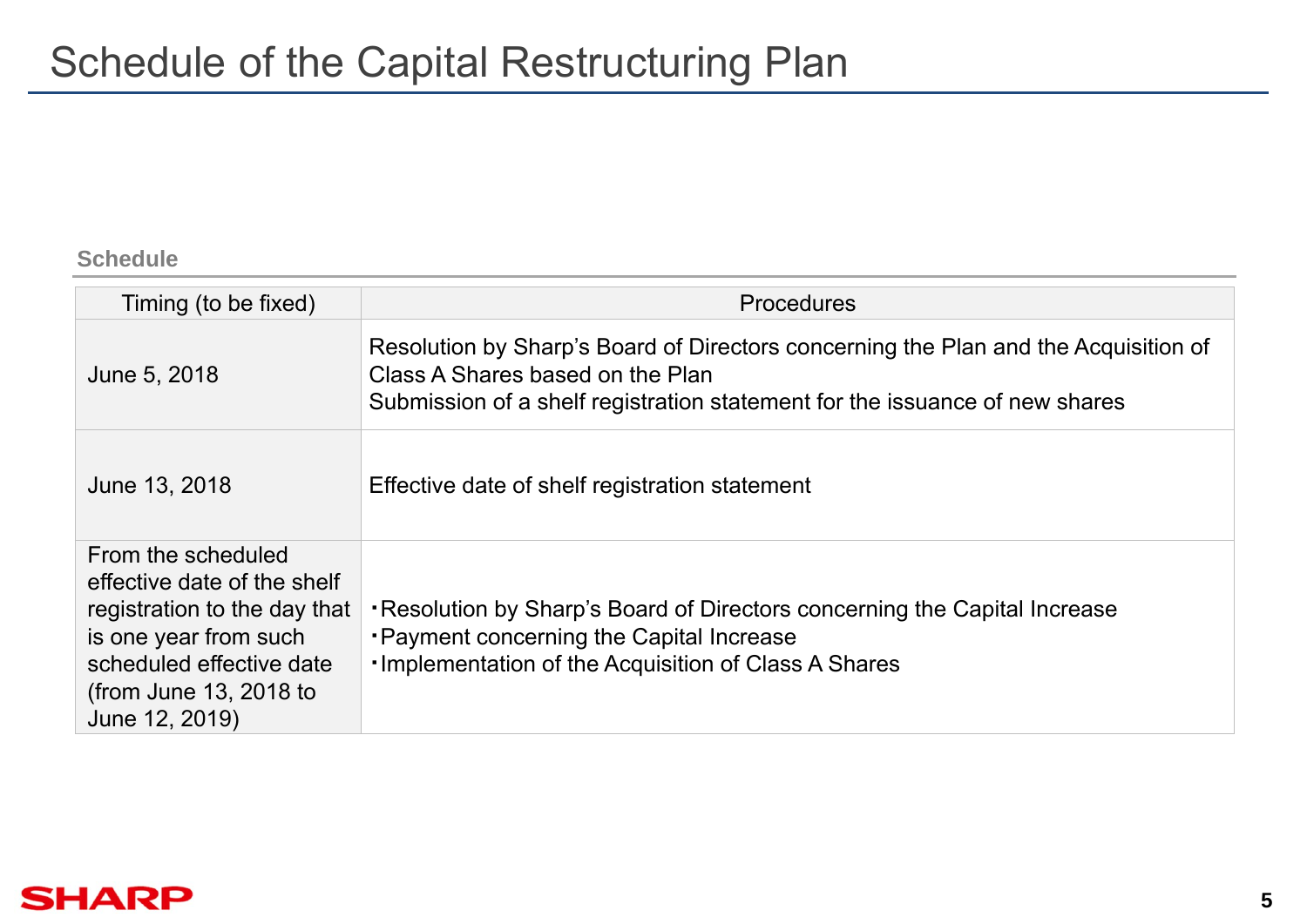## Overview of Class Shares (1) Class A Shares

### **Overview of Class A shares**

| Number of shares issued                               | 200,000 shares                                                                                                                                                                                                                                                                                                                                                                                                                                                                                                                                                                               |
|-------------------------------------------------------|----------------------------------------------------------------------------------------------------------------------------------------------------------------------------------------------------------------------------------------------------------------------------------------------------------------------------------------------------------------------------------------------------------------------------------------------------------------------------------------------------------------------------------------------------------------------------------------------|
| <b>Issued price</b>                                   | 1,000,000 yen per share                                                                                                                                                                                                                                                                                                                                                                                                                                                                                                                                                                      |
| Amount paid in                                        | 200 billion yen                                                                                                                                                                                                                                                                                                                                                                                                                                                                                                                                                                              |
| Payment date                                          | June 30, 2015                                                                                                                                                                                                                                                                                                                                                                                                                                                                                                                                                                                |
| <b>Purchasers</b>                                     | Mizuho Bank, Ltd.: 100,000 shares (100 billion yen)<br>MUFG Bank, Ltd.: 100,000 shares (100 billion yen)                                                                                                                                                                                                                                                                                                                                                                                                                                                                                     |
| Preferred dividend rate                               | Japanese Yen TIBOR (6 months) +2.5% (cumulative, non-participating)                                                                                                                                                                                                                                                                                                                                                                                                                                                                                                                          |
| Call option with cash as the<br>consideration         | On and after July 1, 2016, the preferred shares may be acquired for an amount equal to the paid-in amount of the<br>Class A shares multiplied by 110%, plus accumulated unpaid dividends and daily prorated unpaid preferred<br>dividends                                                                                                                                                                                                                                                                                                                                                    |
| Put option with common<br>shares as the consideration | Exercise period: On and after July 1, 2019<br>Initial acquisition price:<br>The greater of 915 yen and the average VWAP on 30 consecutive trading days prior to July 1, 2019<br>Revision of acquisition price:<br>On January 1, 2020, and every six months thereafter, the acquisition price is revised to an amount equal to<br>95% of the average VWAP on 30 consecutive trading days prior to the revision date, with a minimum price<br>equal to the greater of 50% of the initial acquisition price and 915 yen, and a maximum price equal to 150%<br>of the initial acquisition price. |
| Put option with cash as the<br>consideration          | On and after July 1, 2021, possible to request an acquisition for the amount below<br>An amount equal to the paid-in amount of the Class A shares multiplied by 110%, plus accumulated unpaid<br>dividends and daily prorated unpaid preferred dividends                                                                                                                                                                                                                                                                                                                                     |

| <b>Call option and Put option</b> |                           |                                   |                           |
|-----------------------------------|---------------------------|-----------------------------------|---------------------------|
|                                   | Call option (cash)        |                                   |                           |
|                                   | Cash (110%)               | <b>Put option (common shares)</b> |                           |
| Class A shares                    |                           | Common share                      |                           |
| 200 billion yen                   |                           | (Market price, minimum of         | Put option (cash)         |
|                                   |                           | 915 yen)                          |                           |
|                                   |                           |                                   | Cash (110%)               |
| Issued on June 30, 2015           | On and after July 1, 2016 | On and after July 1, 2019         | On and after July 1, 2021 |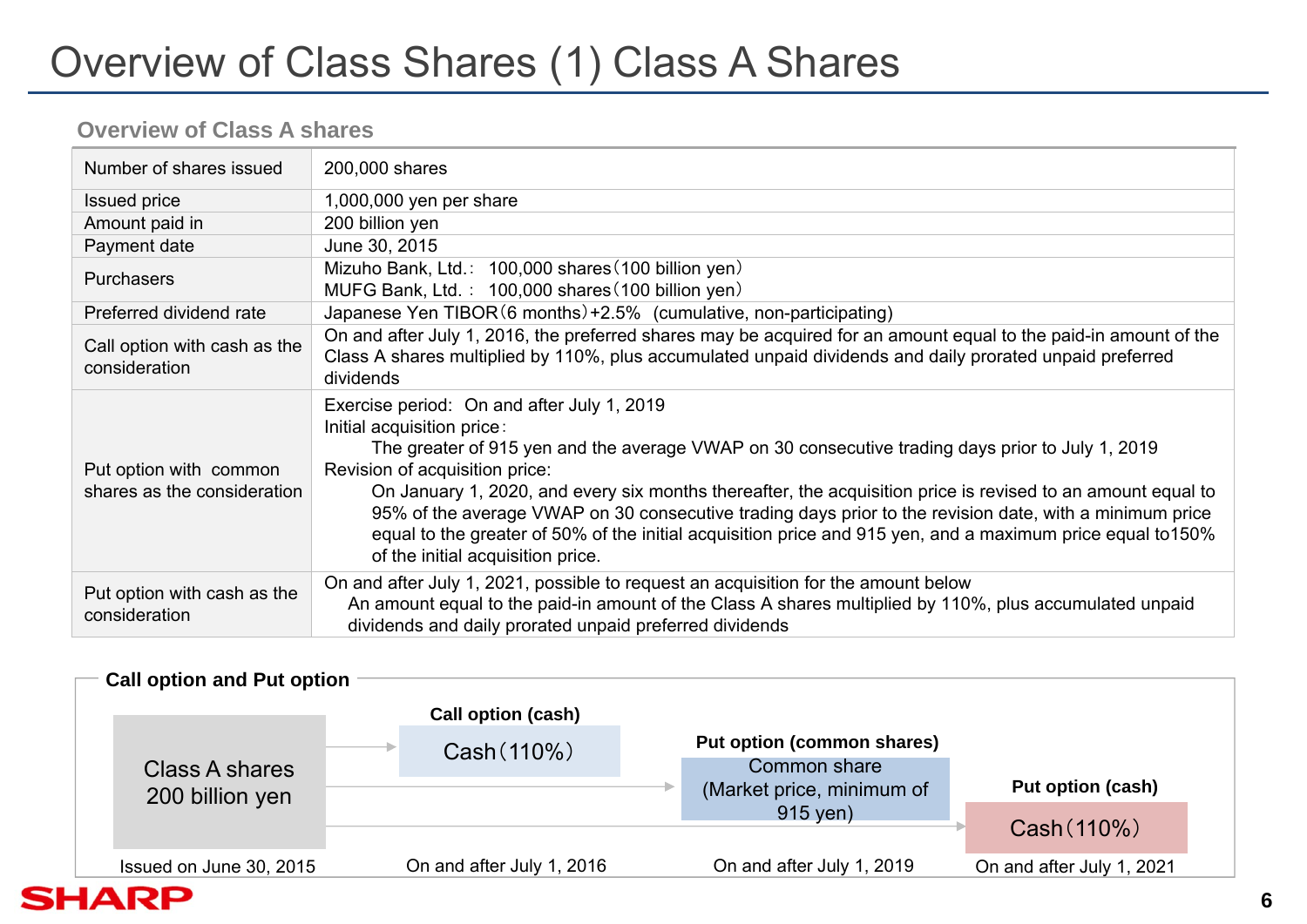### **Overview of Class C shares**

| Number of shares issued                                | 1,136,363 shares $\mathbb{X}$                                                                                                                                                                                                                                                                                                                                                                                                        |
|--------------------------------------------------------|--------------------------------------------------------------------------------------------------------------------------------------------------------------------------------------------------------------------------------------------------------------------------------------------------------------------------------------------------------------------------------------------------------------------------------------|
| <b>Issued price</b>                                    | 88,000 yen per share X                                                                                                                                                                                                                                                                                                                                                                                                               |
| Amount paid in                                         | About 100 billion yen                                                                                                                                                                                                                                                                                                                                                                                                                |
| Payment date                                           | August 12, 2016                                                                                                                                                                                                                                                                                                                                                                                                                      |
| Purchaser                                              | Hon Hai Precision Industry Co., Ltd. $(1,136,363 \text{ shares } \%)$<br>$\rightarrow$ Transferred to ES Platform LP, a holding company composed of executives and employees of Hon Hai<br>Group, on January 30, 2018                                                                                                                                                                                                                |
| Dividends from surplus                                 | Pari Passu with common shares.<br>The dividend per Class C Share is equal to the dividend per common share multiplied by the conversion ratio of<br>100                                                                                                                                                                                                                                                                              |
| Call option with common<br>shares as the consideration | On and after July 1, 2017, Sharp may acquire all or some of the Class C shares in exchange for delivery of the<br>number of common shares calculated by multiplying the number of Class C shares by the conversion ratio of 100<br>If Sharp acquires some of the Class C shares, it may decide to acquire the Class C shares on a pro rata basis or<br>other reasonable method to be separately determined by the Board of Directors |
| Restrictions on transfer                               | Require the approval of Sharp's Board of Directors                                                                                                                                                                                                                                                                                                                                                                                   |
| Voting rights                                          | None                                                                                                                                                                                                                                                                                                                                                                                                                                 |

※After the consolidation of shares on October 1, 2017

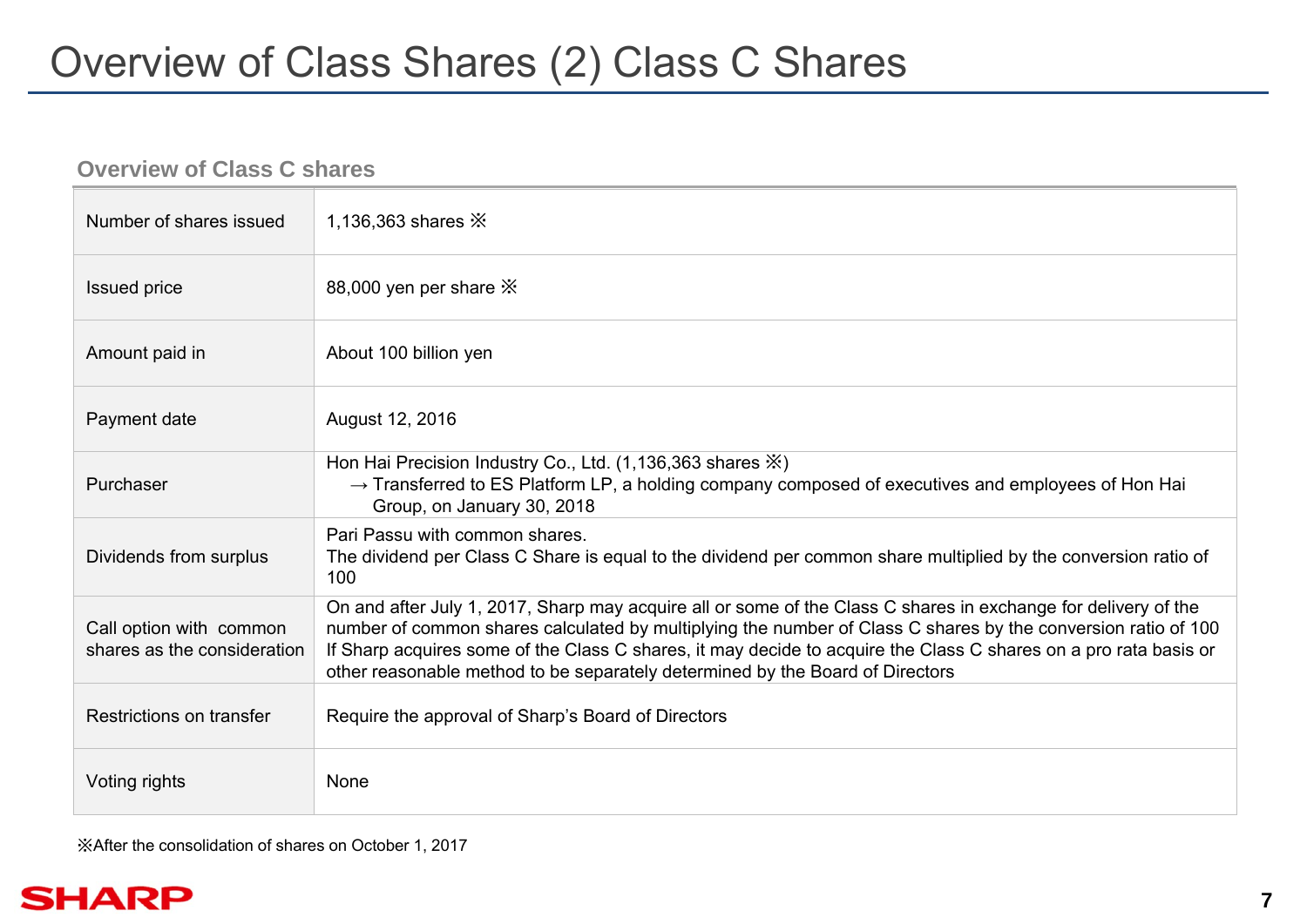## Overview of Class Shares (3) Status of Class A / C Shareholding

### **Holding status of Class A / C shareholding**

| Overview of class shares |                     |                        |                  |                                                                                                                            | <b>Redemption / Policy for shareholding</b> |                                   |                                        |                                                    |
|--------------------------|---------------------|------------------------|------------------|----------------------------------------------------------------------------------------------------------------------------|---------------------------------------------|-----------------------------------|----------------------------------------|----------------------------------------------------|
| <b>Class</b>             | <b>Issued price</b> | Total number<br>issued | Payment date     | <b>Purchasers</b>                                                                                                          |                                             | <b>Status</b>                     | Total number<br>of remaining<br>shares | Redemption date<br>(planned)                       |
| Class A<br>Share         | 200 billion<br>yen  | 200,000<br>shares      | June 30, 2015    | Mizuho Bank, Ltd.:<br>100 billion yen $\angle$ 100,000 share<br>MUFG Bank, Ltd.:<br>100 billion yen $\angle$ 100,000 share |                                             | Acquired by<br>Sharp<br>(planned) | 0 share<br>(planned)                   | June 13, 2018<br>$\sim$ June 12, 2019<br>(planned) |
| Class C<br>About 100     |                     | 1,136,363<br>shares    | August 12, 2016  | Hon Hai Precision<br>Industry Co., Ltd.<br>(original purchaser)                                                            |                                             |                                   |                                        |                                                    |
| Share                    | billion yen         | $\times$ 1             | January 30, 2018 | ES Platform LP $\,\times\, 2$<br>(transferred)                                                                             |                                             | Holding                           | 1,136,363<br>shares                    |                                                    |

※1 After the consolidation of shares on October 1, 2017

※2 ES Platform LP is a limited liability company composed of executives and employees of the Hon Hai Group

**In order for ES to implement an incentive program within ES for Hon Hai Group executives and employees, ES has requested that Sharp exercises a call option with common shares as the consideration, for approximately 30% of the Class C shares currently held by ES and issues common shares in exchange for such Class C shares, and Sharp plans to accept this request.**

**On the other hand, as of today, Sharp has not decided whether or not the exercise of the call option will be conducted for the remaining approximately 70% of Class C shares.**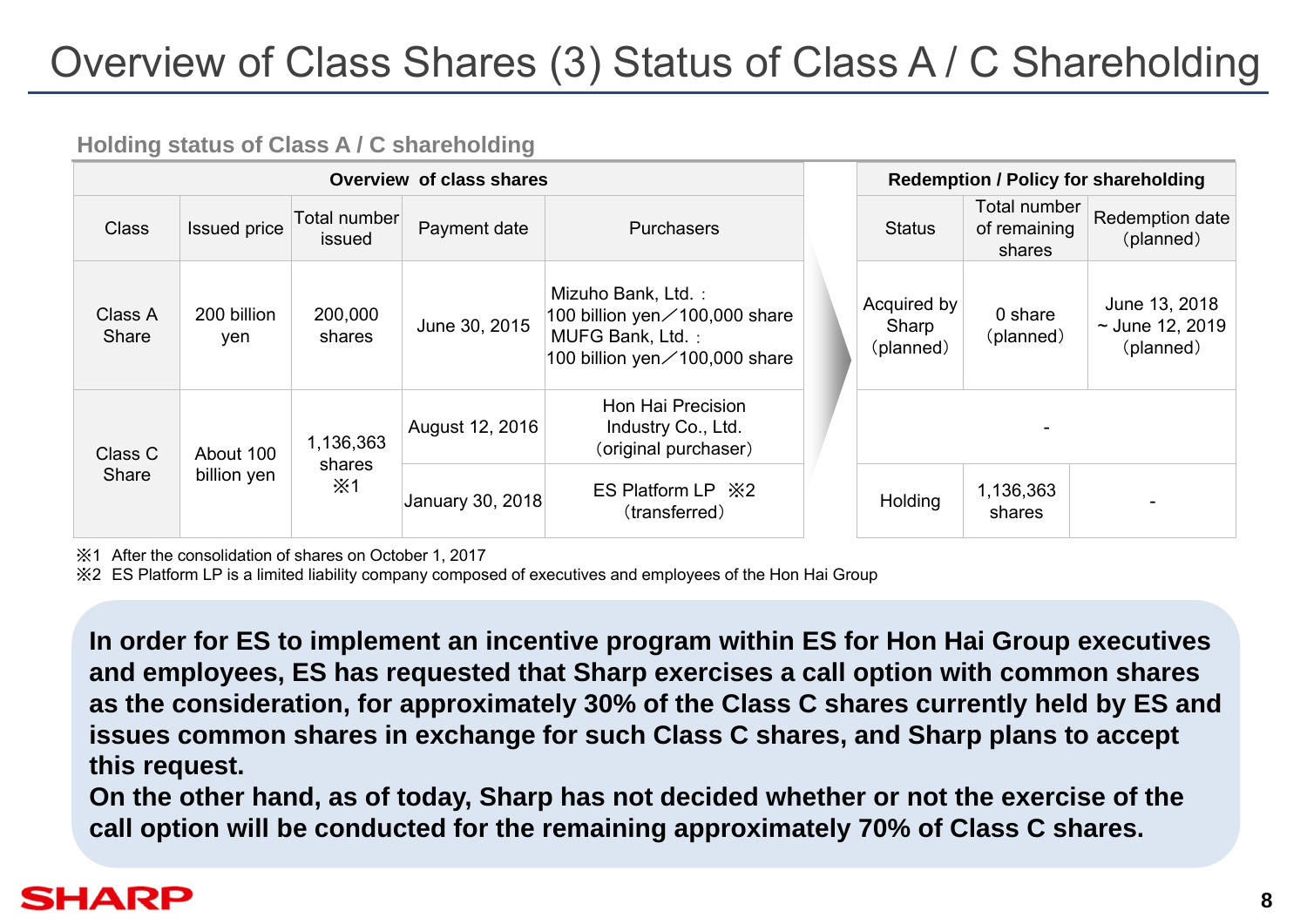| <b>Shareholders</b>                  | Total number of<br>shareholding<br>(thousands) | Shareholding ratios to<br>total number of issued<br>shares (%) |
|--------------------------------------|------------------------------------------------|----------------------------------------------------------------|
| HON HAI PRECISION INDUSTRY CO., LTD. | 130,000                                        | 26.07                                                          |
| <b>FOXCONN (FAR EAST) LIMITED</b>    | 91,555                                         | 18.36                                                          |
| FOXCONN TECHNOLOGY PTE. LTD.         | 64,640                                         | 12.96                                                          |
| SIO INTERNATIONAL HOLDINGS LIMITED   | 36,600                                         | 7.34                                                           |

**Status of shareholding of Hon Hai Group**(**On March 31, 2018**)

**In the case where Sharp implements the Capital Increase, although the Hon Hai Group's ownership is expected to decrease due to dilution, Sharp does not believe this will have a significant impact on the strong business relationship it has maintained with the Hon Hai Group since April 2, 2016.**